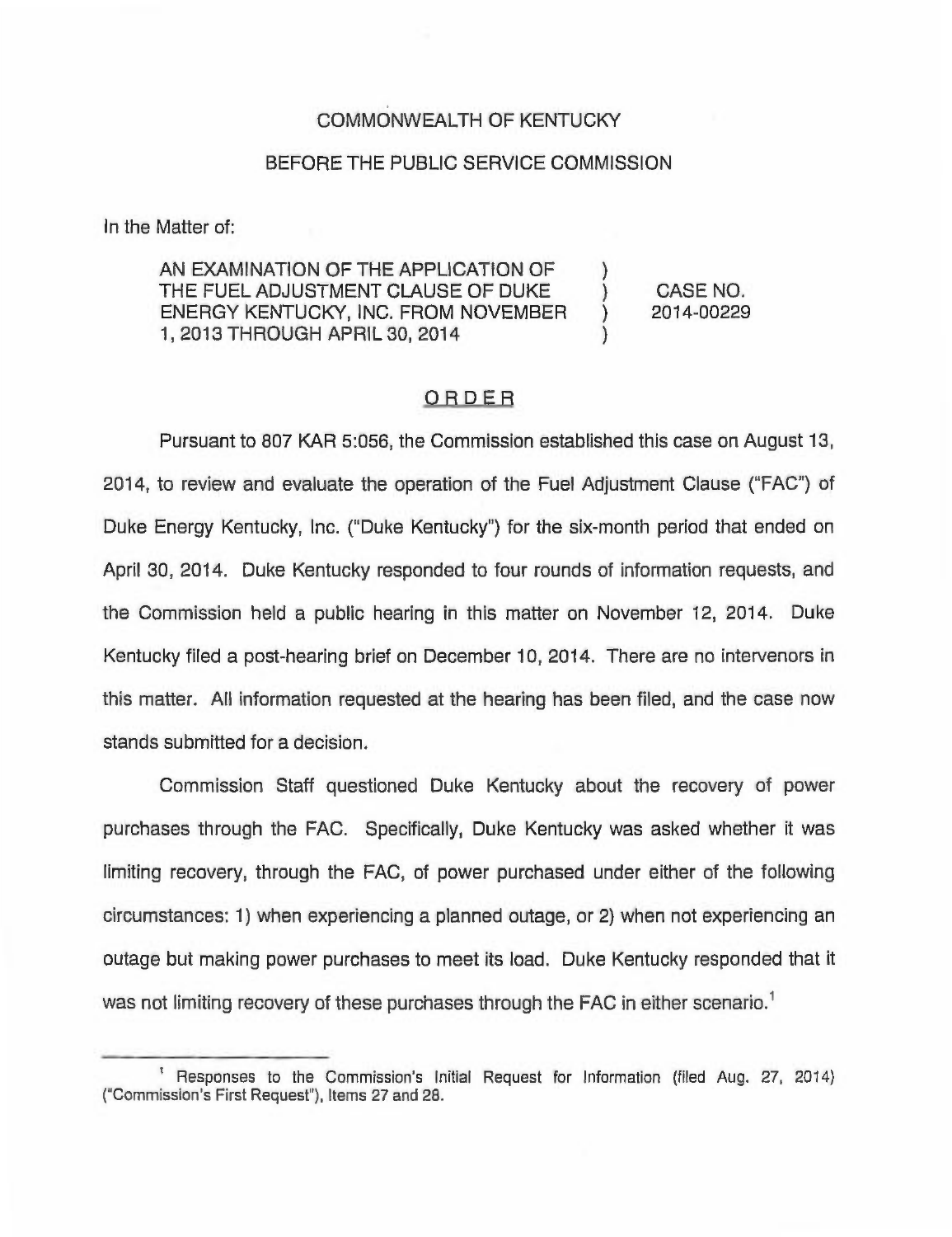### **DISCUSSION**

In FAC review proceedings in 2002, the Commission set forth the definition of "economy energy purchases" and "non-economy energy purchases" and the recoverability of each through the FAC. Discussing "economy energy purchases," the Commission stated:

> We view "economy energy purchases" that are recoverable through an electric utility's FAC as purchases that an electric utility makes to serve native load, that displace its higher cost of generation, and that have an energy cost less than the avoided variable generation cost of the utility's highest cost generating unit available to serve native load during that FAC expense month.<sup>2</sup>

Discussing non-economy energy purchases, the Commission stated:

We interpret Administrative Regulation 807 KAR 5:056 as permitting an electric utility to recover through its FAC only the lower of the actual energy cost of the non-economy purchased energy or the fuel cost of its highest cost generating unit available to be dispatched to serve native load during the reporting expense month. Costs for noneconomy energy purchases that are not recoverable through an electric utility's FAC are considered "non-FAC expenses" and, if reasonably incurred, are otherwise eligible for recovery through base rates. $3$ 

In a March 21, 2005 Order in Case No. 2004-00430, $4$  the Commission modified

its definition of "non-economy energy purchases" stating that:

The definition of "non-economy energy purchases" set forth in our Order in Case No. 2000-00496-B too narrowly

 $2^2$  Case No. 2000-00496-B, An Examination by the Public Service Commission of the Fuel Adjustment Clause of East Kentucky Power Cooperative, inc. from May 1, 200f to October 3t, 200t (Ky. PSC May 2, 2002), Order ("496B Order") at 4.

 $3$  *ld.* at 5.

<sup>&</sup>lt;sup>4</sup> Case No. 2004-00430, East Kentucky Power Cooperative's Request for a Declaratory Ruling on the Application of Administrative Regulation 807 KAR 5:056 to its Proposed Treatment of Non-Economy Energy Purchases (Ky. PSC Mar, 21, 2005), Order.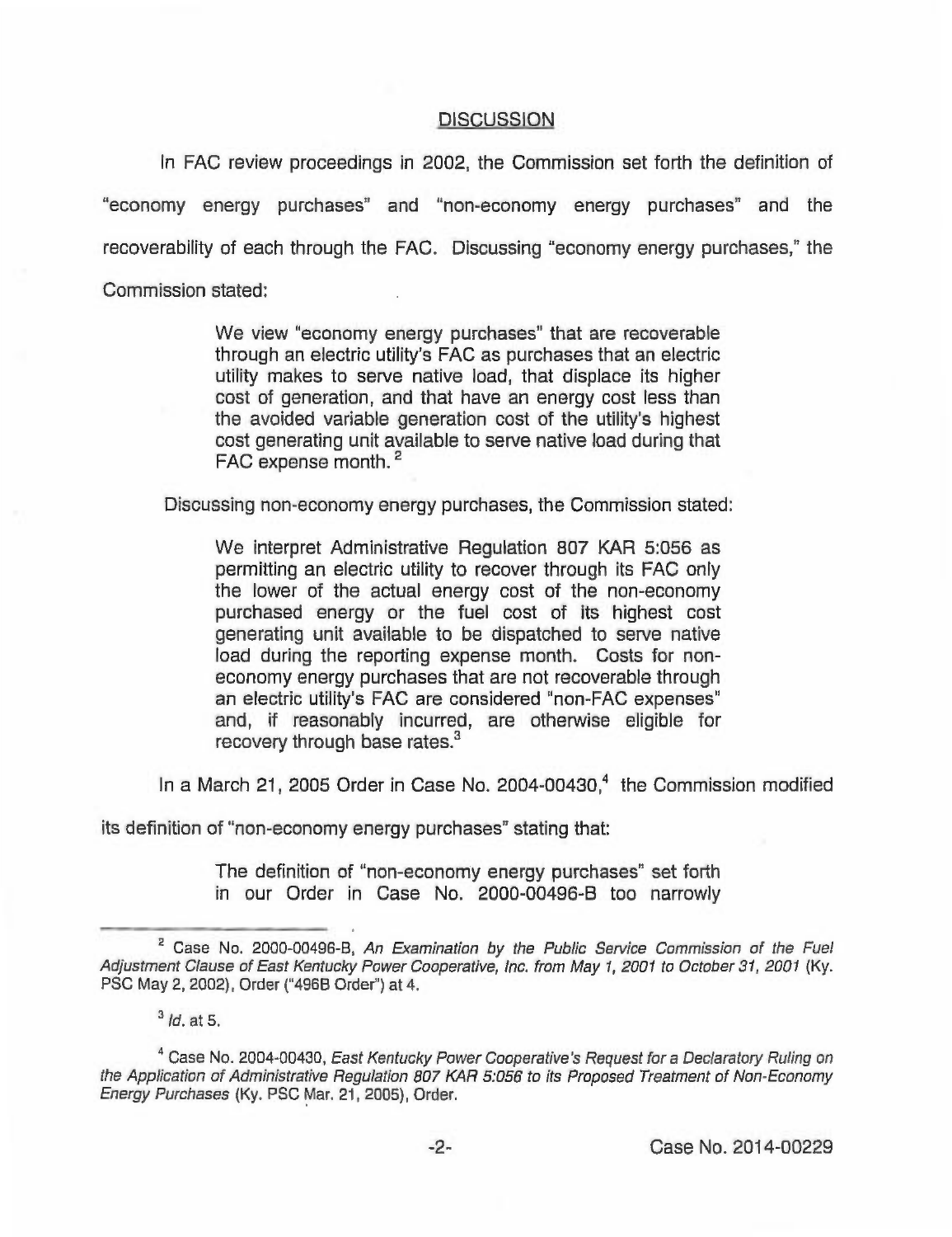construes 807 KAR 5:056 and conflicts with the regulation. A more accurate definition of non-economy energy purchases recognizes that the energy costs thereof may be greater or less than the variable cost of the highest cost generating unit available to serve native load.<sup>5</sup>

Duke Kentucky is a member of PJM Interconnection, Inc. ("PJM"), a regional transmission organization ("RTO"). Duke Kentucky claims that all of its power purchases are "economic" if 1) they are cheaper than the generation available from Duke Kentucky's own resources and are obtained outside of PJM's Day-Ahead or Reai-Time markets or 2) the purchases are made in the PJM Day-Ahead and Real-Time markets under security constrained economic dispatch and commitment.<sup>6</sup> Duke Kentucky asserts that energy purchases from PJM for any reason are "economic" by definition because such purchases replace a higher-cost unit that was not dispatched.<sup>7</sup> Duke Kentucky states that limiting recovery of purchases to its owned resources does not make sense in an RTO "...because a utility's highest cost generating unit available to serve native load, due to the PJM system-wide dispatch and commitment of the PJM market could be virtually any unit in PJM."<sup>8</sup> Duke Kentucky further states that if only its owned resources were used to determine the highest-cost available generating unit, multiple assumptions would have to be made, thereby ignoring Duke Kentucky's participation in an RTO. $9$  Duke Kentucky also claims that "it is impossible to determine

 $B$  *Id.* at 4.

 $<sup>9</sup>$  Id. at 5.</sup>

<sup>&</sup>lt;sup>5</sup> Case No. 2004-00430, East Kentucky Power Cooperative, Inc. (Ky. PSC Mar. 21, 2005) at 6.

<sup>&</sup>lt;sup>6</sup> Response to Commission Staff's Second Request for Information (filed Sept, 26, 2014) ("Staff's Second Request"), Item 2.b., at 3.

 $7/d$ .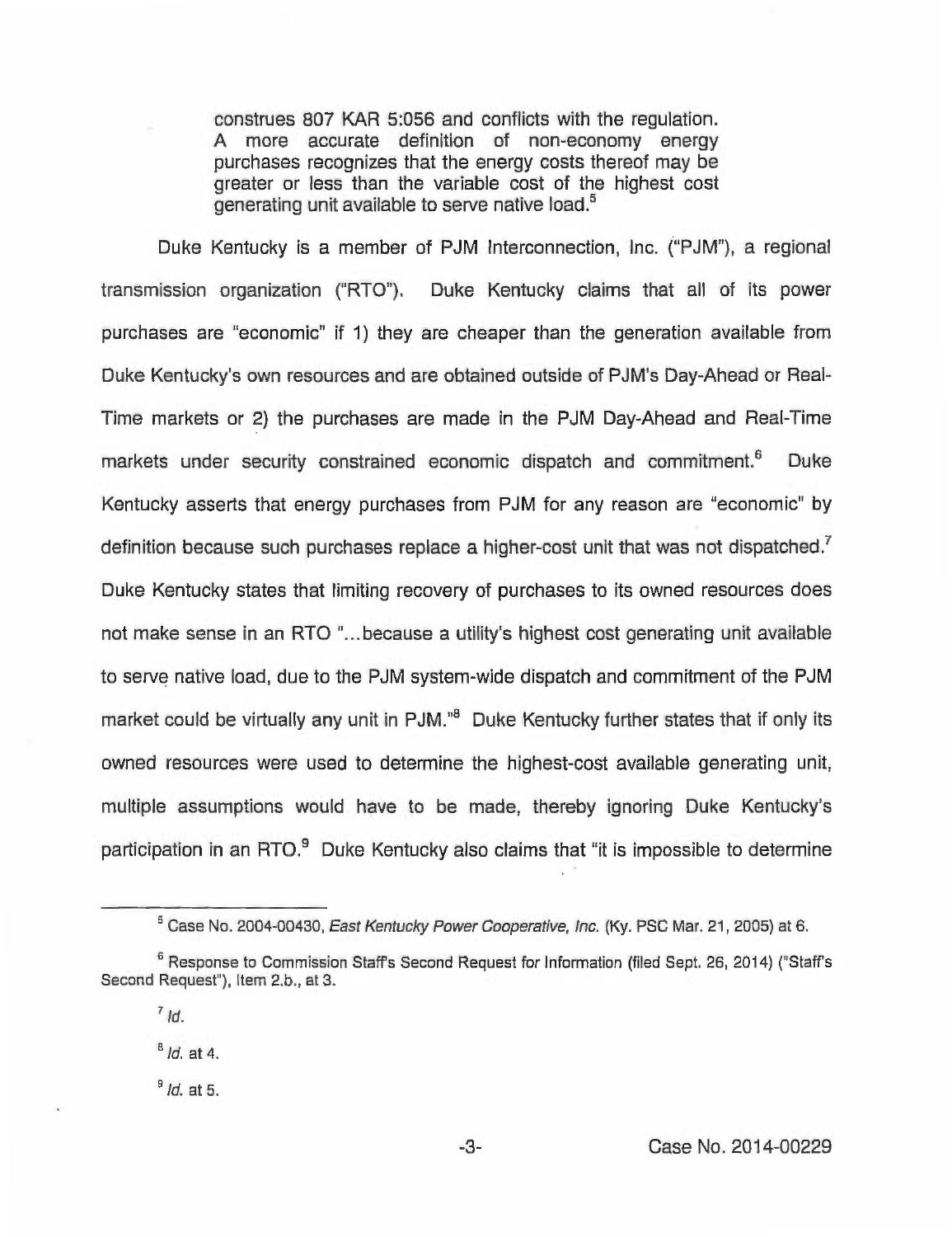which of the Company's units, at any given hour, would have been the highest cost in PJM as any available unit that was not dispatched by PJM will always be a greater cost than the price of energy purchased." $10$ 

Duke Kentucky states that there are problems with limiting power purchase recovery through the FAC to the highest-cost generating unit because: 1) there are times within an hour where a unit may not be economic and is not dispatched but, due to locational marginal price ("LMP") volatility, the unit may appear to have been economic after the fact upon the settlement of the final hourly LMP price; and 2) there are factors beyond Duke Kentucky's control that may limit a unit dispatch decision by PJM that provides benefits to customers, such as when PJM does not allow certain units to run, despite their appearing to be economic, due to grid reliability concerns.<sup>11</sup>

In its post-hearing brief, Duke Kentucky argues that its position is consistent with the letter and spirit of the FAC and its filed tariff, which virtually mirrors the FAC regulation, 807 KAR 5:056. Duke Kentucky claims that because of the similarity between its tariff and 807 KAR 5:056(3), "any interpretation of the relevant regulatory provision necessarily impacts the Company's filed tariff."<sup>12</sup>

### **DECISION**

The Commission made its interpretation of the FAC regulation in 2002 and was clear in the 496B Order that power purchases were either "economy energy purchases" or "non-economy energy purchases" and that "non-economy energy purchases" were

 $10$  *Id.* at 6.

<sup>&</sup>lt;sup>11</sup> Response to Commission Staff's Third Request for Information (filed Oct. 20, 2014) ("Staff's Third Request"), Item  $2.a.(1)$ , at  $4$  and  $5.$ 

<sup>&</sup>lt;sup>12</sup> Duke Kentucky's Post-Hearing Brief (filed Dec, 10, 2014) at 17.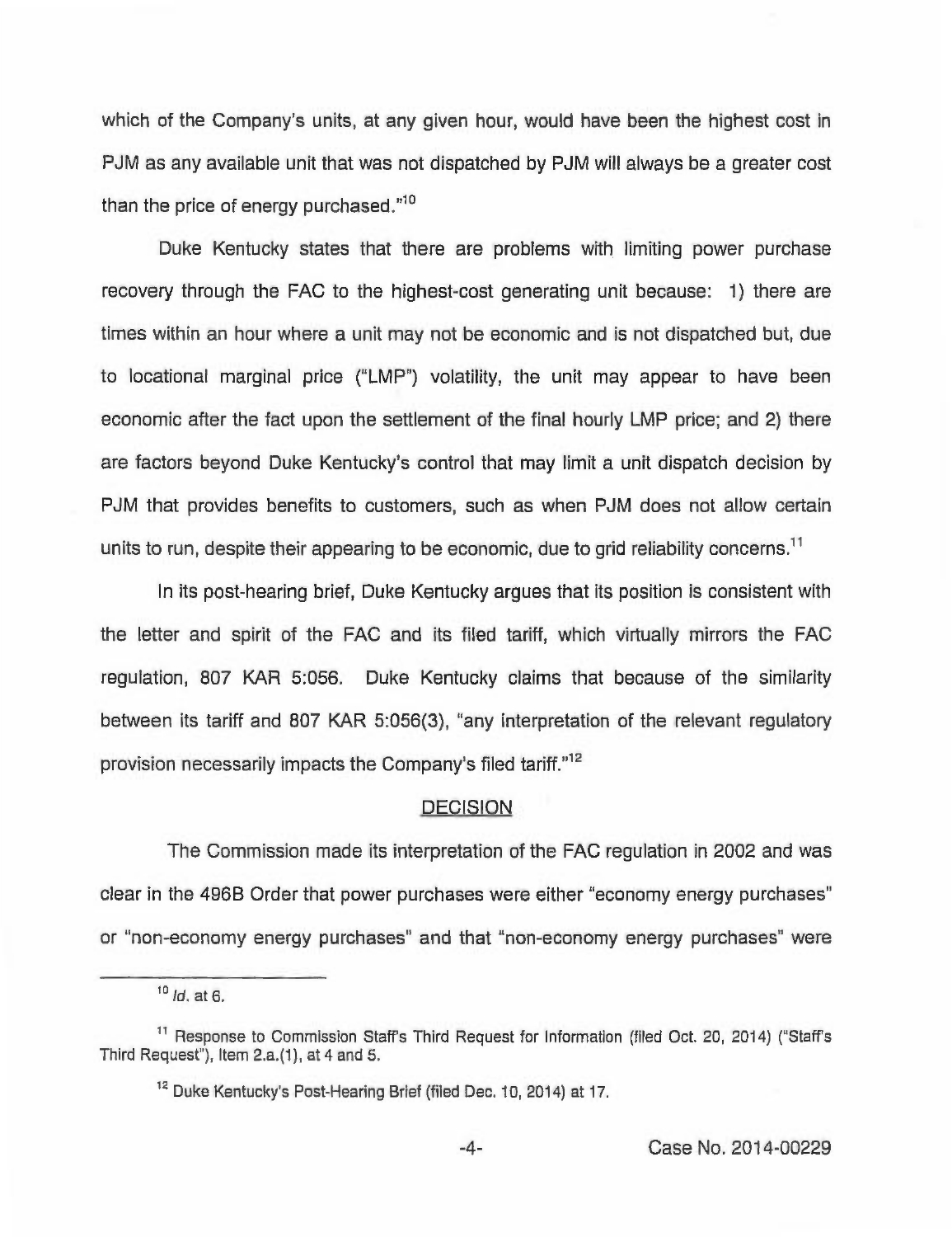limited for recovery through the FAC. Although the Commission modified the definition of "non-economy energy purchases" in Case No. 2004-00430 to recognize "that the energy costs thereof may be greater or less than the variable cost of the highest cost generating unit available to serve native load, $n<sup>13</sup>$  it did not modify the requirement that the utility recover through the FAC "only the lower of the actual energy cost of the noneconomy purchased energy or the fuel cost of its highest cost generating unit available to be dispatched to serve native load during the reporting expense month."<sup>14</sup>

The Commission defined "economy energy purchases" as "purchases that an electric utility makes to serve native load, that displace its higher cost of generation, and that have an energy cost less than the avoided variable generation cost of the utility's highest cost generating unit available to serve native load during that FAC expense month."<sup>15</sup> To the extent that Duke Kentucky purchases power from PJM that exceeds the avoided variable generation cost of its own highest cost unit available to be dispatched, those purchases are not "economy energy purchases." Whether a utility is a member of an RTO that dispatches economically does not impact the determination of whether the purchase is an "economy energy purchase" as interpreted by the Commission's 496B Order. If a purchase does not meet the definition of an "economy energy purchase," then it must be considered a "non-economy energy purchase" that is limited for recovery through the FAC. Duke Kentucky's argument regarding problems with limiting recovery of the purchases through the FAC relates to the dispatch of a unit

at 6. na<br>1<sup>3</sup> Case No. 2004-00430, *East Kentucky Power Cooperative, Inc.* (Ky. PSC Mar. 21, 2005), Orde

<sup>&</sup>lt;sup>14</sup> 496B Order at 5 (emphasis added).

 $15/d$ , at 4 (emphasis added).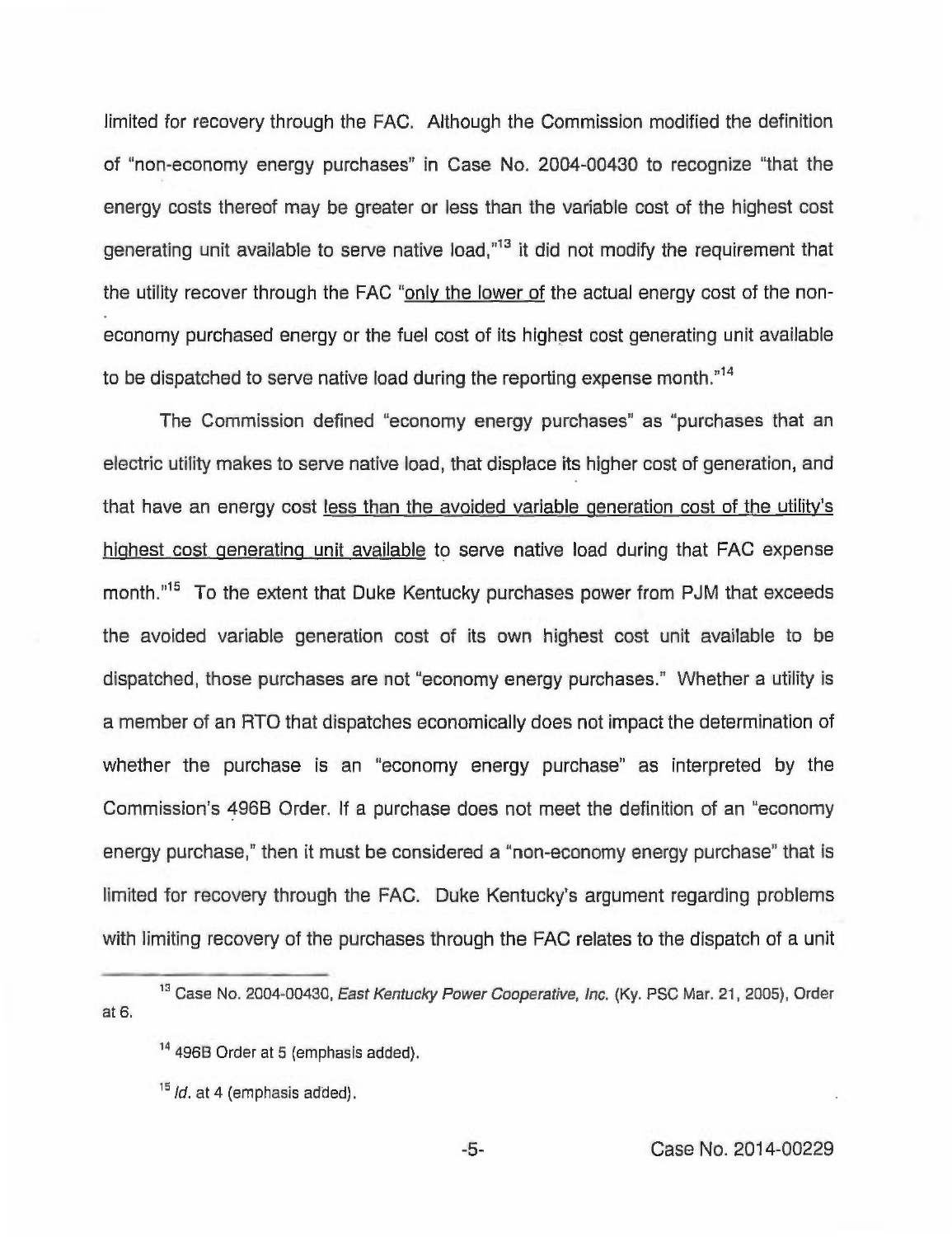and appears to stem from an assumption that the highest-cost unit used to establish the limitation must have been dispatched. This is not the case. The phrase "highest cost generating unit available to be dispatched" means that the highest-cost unit is available to be dispatched, but is not required to have been dispatched in order to be considered the highest-cost unit.

Furthermore, Duke Kentucky's claim that "any available unit that was not dispatched by PJM will always be a greater cost than the price of energy purchased"<sup>16</sup> indicates to the Commission that limiting recovery through the FAC to Duke Kentucky's highest cost unit is not problematic, as any power purchased from PJM would be less than Duke Kentucky's highest-cost unit and, therefore, would fall below the limit for recovery through the FAC.

The Commission did not, and does not, declare that the cost of power purchases made above the limit for recovery through the FAC is not recoverable. In fact, the Commission stated in the 496B Order that:

> Costs for non-economy energy purchases that are not recoverable through an electric utility's FAC are considered "non-FAC expenses" and, if reasonably incurred, are otherwise eligible for recovery through base rates.<sup>17</sup>

The purpose of the FAC regulation was to establish a uniform mechanism whereby jurisdictional utilities could recover (or refund) on a monthly basis fuel costs incurred that were in excess of (or less than) the amount of fuel costs included in their

The Community of the Community of the Second Request, Item 2.b., at 6.

<sup>&</sup>lt;sup>17</sup> 496B Order at 5.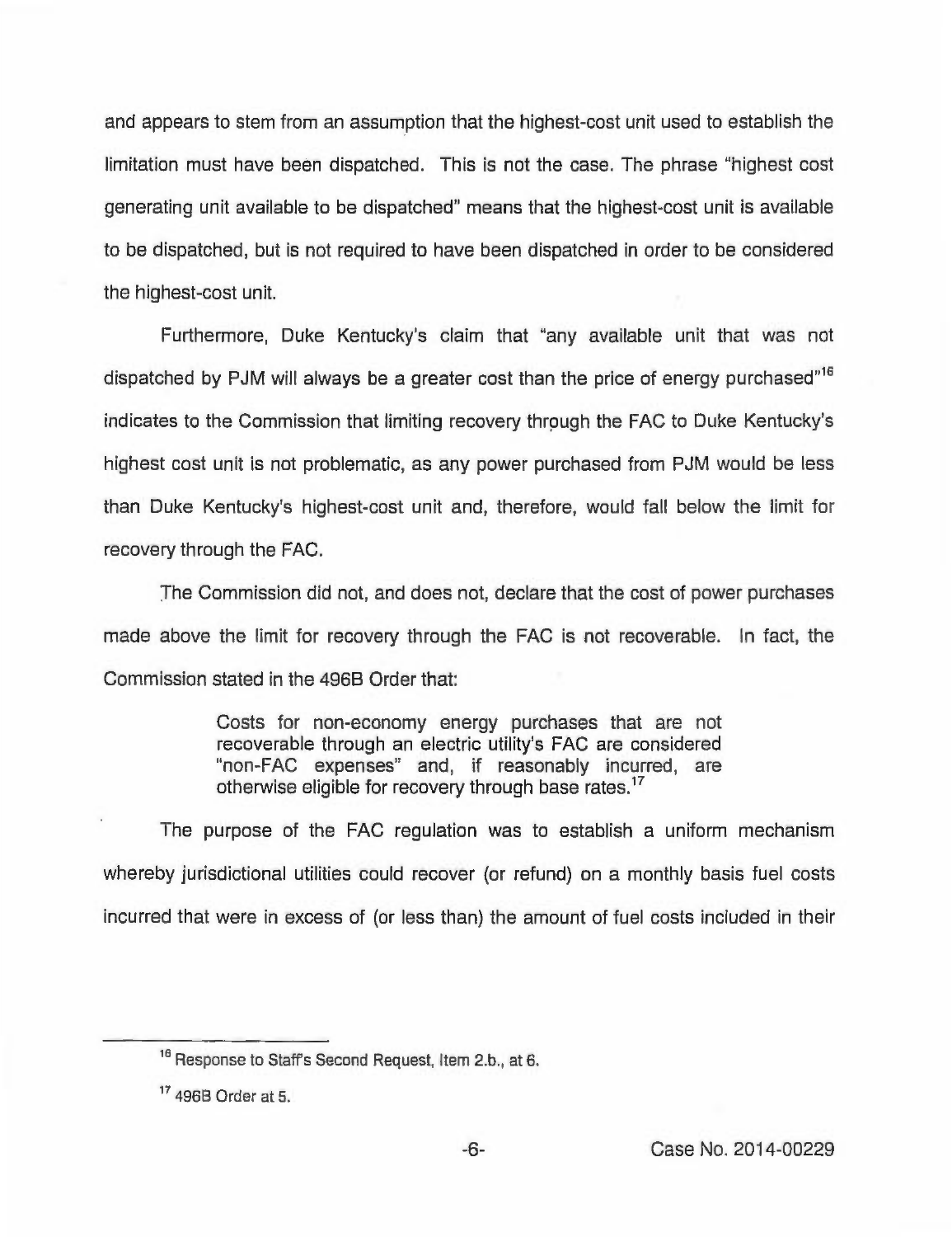base rates.<sup>18</sup> Having such a mechanism in place should reduce the frequency of base rate cases. It was never meant to allow the utility to recover 100 percent of fuel costs incurred on a monthly basis, as evidenced by the restrictions set out in the regulation. The Commission believes it is important to maintain the limitation for recovery through the FAC of "non-economy energy purchases" in order to incentivize utilities to keep outages to a minimum and to have sufficient capacity to meet load. As the Commission stated in the 496B Order:

> In reaching our interpretation, we are mindful of EKPC's concerns regarding power purchases made under emergency circumstances. We recognize that in such circumstances wholesale power markets may significantly exceed the fuel cost of EKPC's highest cost generating unit available to serve native load. In those circumstances, EKPC may apply to the Commission for immediate rate recovery of those costs.<sup>19</sup>

While Duke Kentucky's tariff virtually mirrors the FAC regulation, the Commission clearly set forth its interpretation of that language in 2002. Accordingly, the Commission finds that its current affirmation of that interpretation has no impact on Duke Kentucky's tariff.

Duke Kentucky stated that there were no power purchases recovered through its FAC during the review period which were in excess of the variable cost of its highestcost generating unit available to serve native load; however, Duke Kentucky calculated an amount of \$11,787in excess of its highest-cost unit in July 2013, a month which falls

<sup>&</sup>lt;sup>18</sup> See Case No. 2004-00430, East Kentucky Power Cooperative, Inc. (Ky. PSC Feb.7, 2005), Order. (FAC is a mechanism for an electric utility to recover its current fuel expense without need for a full rate proceeding.)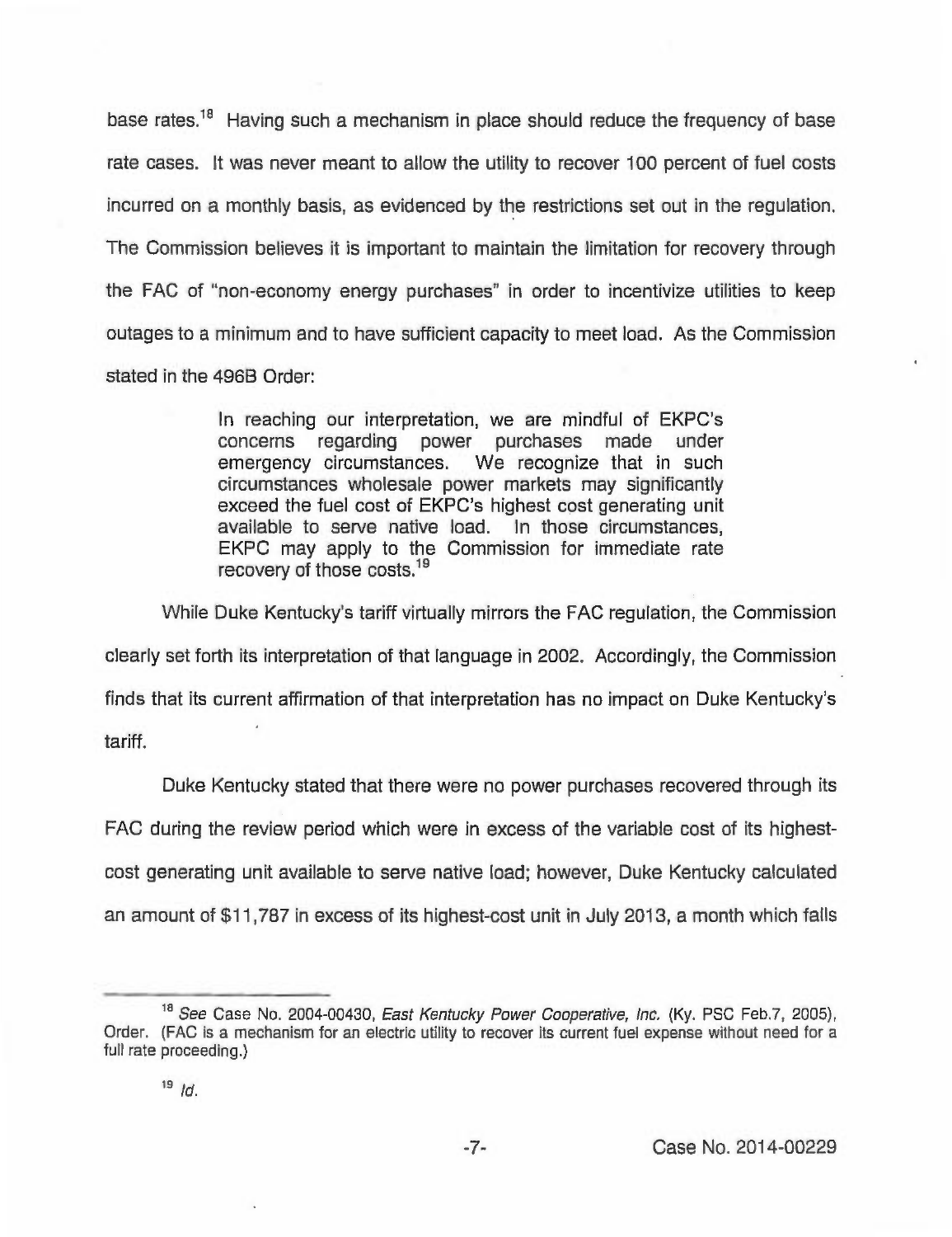outside the six-month review period.<sup>20</sup> 807 KAR 5:056 requires the Commission, at sixmonth intervals, to conduct public hearings on a utility's past fuel adjustments. It further requires the Commission to "order a utility to charge off and amortize any adjustments it finds unjustified due to improper calculation or application of the charge or improper fuel procurement practices. $"^{21}$  Therefore, the Commission finds the following:

1. Purchase power costs of \$11,787 in excess of Duke Kentucky's own highest-cost generating unit available to be dispatched to serve native load during the reporting expense month should be disallowed for recovery in Duke Kentucky's upcoming two-year review proceeding covering the period November 1, 2012 through October 31, 2014.

2, Duke Kentucky should immediately begin limiting recovery of power purchases through the FAC, excluding power purchases made to substitute for a forced outage,<sup>22</sup> to the fuel cost of its highest-cost generating unit available to be dispatched to serve native load during the reporting expense month.

3. Power purchases in excess of the fuel cost of its highest-cost generating unit available to be dispatched to serve native load during the reporting expense month that have been recovered through the FAC since the end of the review period should be disallowed in future FAC review proceedings.

4. The Commission finds that, in the next FAC review proceedings covering the two-year period November 1, 2012, through October 31, 2014, the Commission will

<sup>&</sup>lt;sup>20</sup> Response to Staff's Third Request, Item 2.c., at 3.

<sup>&</sup>lt;sup>21</sup> 807 KAR 5:056, Section 11.

<sup>&</sup>lt;sup>21</sup> 807 KAR 5:056, Section 11.<br><sup>22</sup> Power purchases made to substitute for a forced outage are limited for recovery through the FAG to the lesser of the assigned or the substitute power.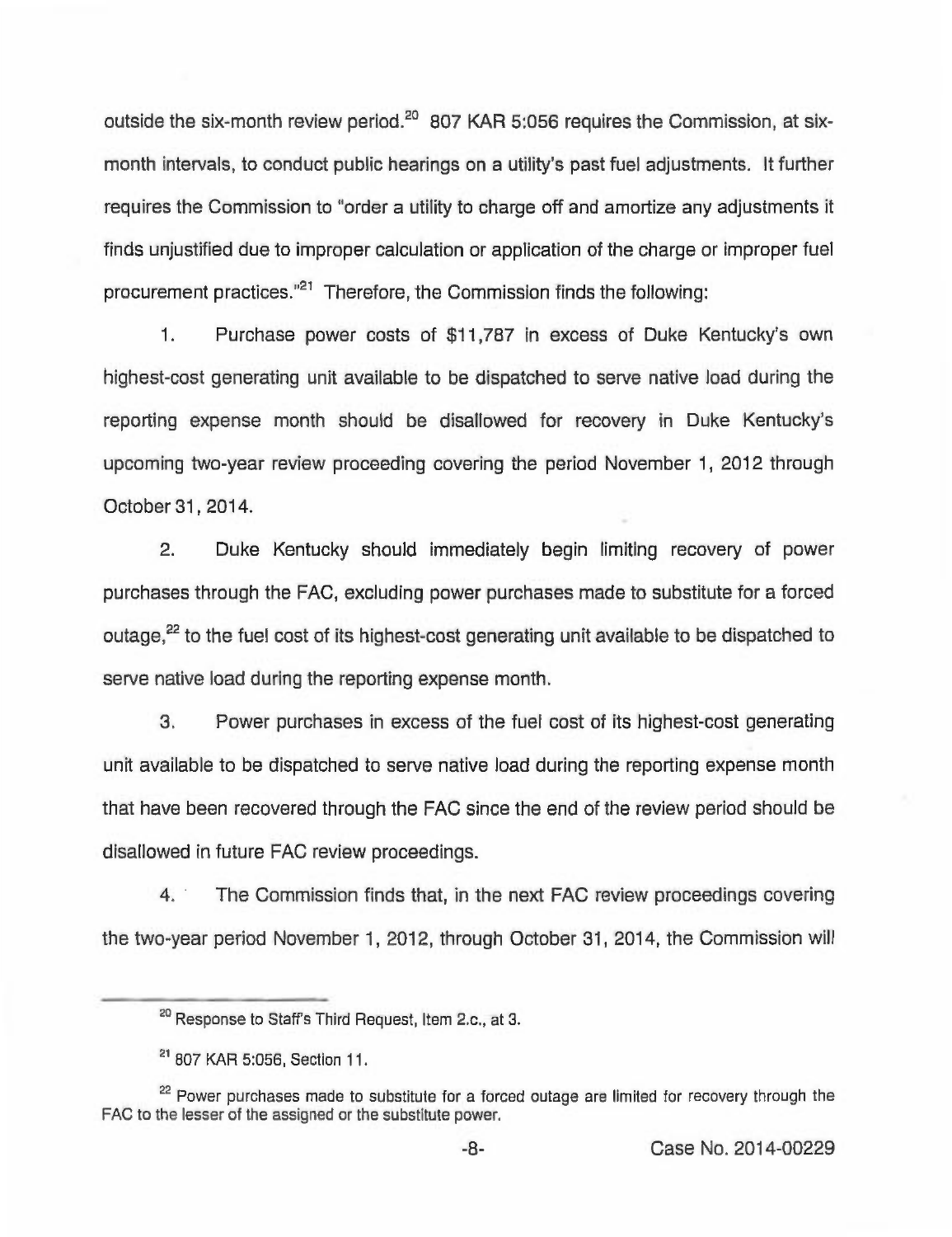examine the issue of RTO billing codes and the appropriateness of their inclusion in the FAC calculation for those utilities that are members of an RTO. The Commission further finds that Duke Kentucky should file testimony in the next FAC review proceeding on the specific codes that are included in the FAC calculation and an explanation for why each is appropriate for inclusion, subject to the recovery limitation discussed in this Order.

5. Outside of the issue of which RTO billing codes are appropriate for inclusion in the FAC, the Commission finds that there is no evidence of improper calculations or application of Duke Kentucky's FAC charges or improper fuel procurement practices during the period under review.

IT IS THEREFORE ORDERED that:

1. Purchase power costs of \$11,787 shall be disallowed for recovery in Duke Kentucky's upcoming two-year review proceeding covering the period November 1, 2012 through October 31, 2014.

2. Duke Kentucky shall immediately begin limiting recovery of purchased power costs through its FAC, excluding power purchases made to substitute for a forced outage, to the fuel cost of its highest-cost generating unit available to be dispatched to serve native load during the reporting expense month.

3. Power purchases in excess of the fuel cost of its highest-cost generating unit available to be dispatched to serve native load during the reporting expense month that have been recovered through Duke Kentucky's FAC since the end of the review period shall be disallowed in future FAC review proceedings.

 $-9-$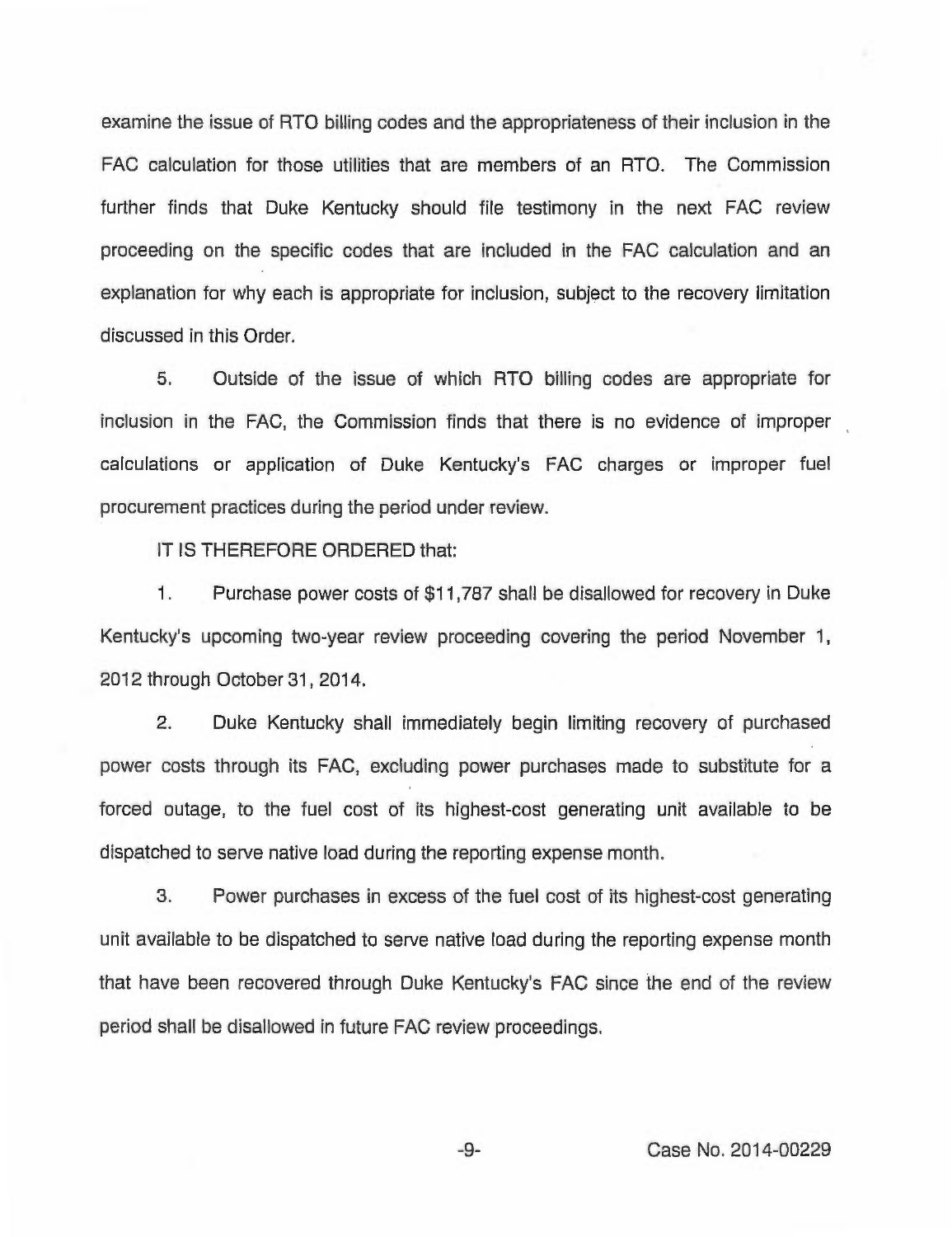4. The issue of RTO billing codes and the appropriateness of their inclusion in the FAC calculation shall be examined in the next FAC review proceedings covering the two-year period November 1, 2012, through October 31, 2014, for those electric utilities that are members of an RTO.

5. Duke Kentucky shall file testimony in the next FAC review proceeding on which codes are included in the FAC calculation and an explanation for why each is appropriate for inclusion, subject to the recovery limitation discussed in this Order.

6. Except for the issue of which RTO billing codes are appropriate for inclusion in the FAC, the charges and credits billed by Duke Kentucky through its FAC for the period November 1, 2013 through April 30, 2014 are approved.

> By the Commission **ENTERED JAN 3 0 2015**

**ATTES** Executive Director

Case No. 2014-00229